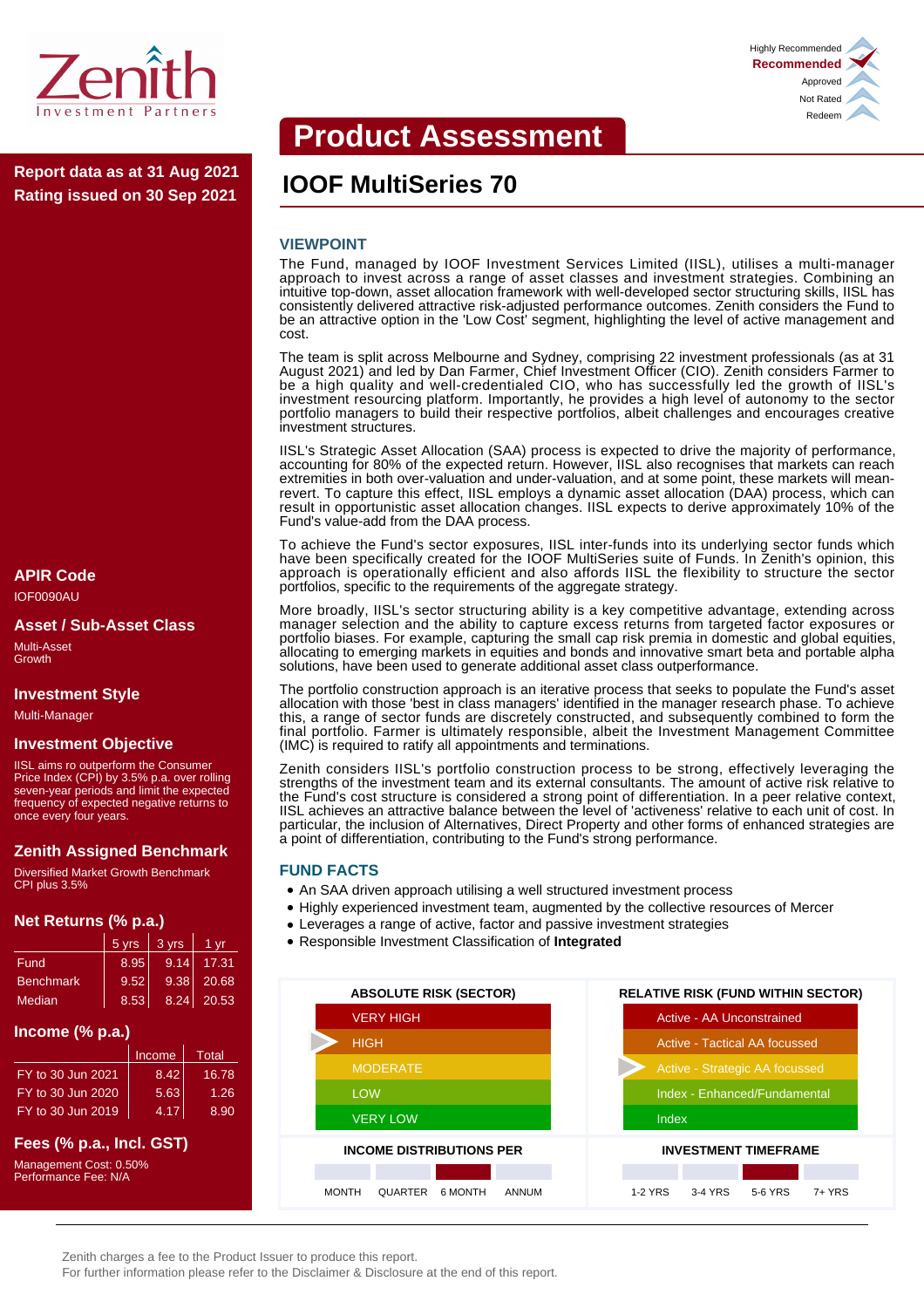

# **APPLICATIONS OF INVESTMENT**

# **SECTOR CHARACTERISTICS**

The multi-asset sector comprises funds that are permitted to invest across multiple asset classes and investment strategies. Traditionally, asset class exposures have included equities, fixed interest, property and cash. However, in more recent times, Zenith has observed a greater preparedness by sector participants to incorporate alternative assets and strategies within their targeted asset mix. Included amongst these are real assets (ie. direct property & infrastructure), commodities, and private market exposures (ie. equity and credit). Innovation has also been observed in terms of sector structuring and tail risk hedging strategies, with the goal of building more resilient, 'all-weather' portfolios.

Zenith categorises funds in the 'Multi-Asset – Growth' peer group (greater than 60% exposure to growth/alternative assets and up to 80%) based on our collective assessment of their targeted asset mix and actual portfolio holdings. Funds within this peer group are benchmarked against the Zenith Composite Growth Benchmark which has a defensive/growth split of 20%/80%. The exact composition of this benchmark is provided below:

#### **Cash:**

Bloomberg Ausbond Bank Bill Index (0%) **Australian Fixed Interest:** Bloomberg Ausbond All Maturities Composite Index (10%) **International Fixed Interest:** Barclays Global Aggregate Index Hedged \$A (10%) **Australian Equities:** S&P/ASX 300 Accumulation Index (32%) **International Equities (Unhedged):** MSCI World ex-Australia Unhedged (15%) **International Equities (Hedged):** MSCI World ex-Australia Hedged (15%) **Australian Listed Property:** S&P ASX 300 Property Accumulation Index (3%) **Global Listed Property:** FTSE EPRA/NAREIT Developed Rental Index TR Hedged \$A (3%) **Alternatives:** HFRX Global Hedge Fund Index \$A (12%)

To provide greater insight into a Fund's risk/return profile, Zenith decomposes targeted exposures between three broad categories - defensive, growth and alternatives. While we are cognisant that our designation of asset class exposures between these categories may vary from that as defined by the manager, we have sought to adopt a common methodology to ensure consistency in the assessment of like strategies across Zenith's universe of rated funds. Further detail on the Fund's targeted asset mix is provided at 'Risk Management'.

# **PORTFOLIO APPLICATIONS**

The Fund provides investors with exposure across a range of income, growth and alternative-based assets and strategies. Its targeted asset mix comprises a 30%/70% split between income and growth assets.

The Fund's investment mandate is considered to be broad, with the investment team permitted to undertake active asset allocation positioning while also gaining exposures to

alternative assets and strategies. Zenith considers the Fund suitable as a standalone investment, or as a complement to a broader portfolio that seeks to produce outcomes consistent with an investor's risk/return preferences. The Fund is particularly attractive for those investors seeking to access IISL's asset allocation skills in a cost effective manner.

The Fund has a Standard Risk Measure (SRM) of five, which is reviewed annually by Mercer and published in the Platform Investment Guidelines Product Disclosure Statement (PDS) and was last calculated in June 2021.

The Fund is considered suitable for investors with a moderate to high risk tolerance, seeking investment returns that are likely to be more skewed towards capital growth versus income. Given the risks inherent in a number of asset classes that the Fund targets, Zenith considers an appropriate investment horizon to be five or more years.

# **RISKS OF THE INVESTMENT**

#### **SECTOR RISKS**

There exist a number of risks that are generally common amongst all multi-asset funds. These include:

**MARKET RISK:** In periods of heightened risk aversion, it is feasible that asset-class correlations merge. Should this occur, the diversification benefits brought through the construction of a portfolio comprising multiple lowly correlated asset classes may be lost, potentially exposing investors to a broader deterioration in market conditions.

**CURRENCY RISK:** Sector participants may be permitted to gain international exposures on an unhedged basis. The decision whether or not to hedge is often deemed active in nature and can expose investors to fluctuations in cross currency rates. This may be either to the benefit or cost of Fund volatility and performance.

**EMERGING MARKET RISK:** Many sector participants gain exposure to emerging and frontier markets which bring with them additional risks. These may include reduced liquidity, a more opaque pricing mechanism, increased sovereign risk and political tensions.

**ALTERNATIVES RISK:** A growing number of Funds have investment mandates that permit a meaningful exposure to alternative assets and strategies. Investors should be aware that the use of alternatives can bring with them additional risks.

**ILLIQUIDITY RISK:** While most sector participants will seek to retain high levels of liquidity, it is feasible that a Fund may retain exposures in assets that are deemed illiquid or subject to irregular pricing policies. It may be difficult for an investment manager to subsequently liquidate such portfolio positions without incurring meaningful transaction or other performance related costs.

**REGULATORY RISK:** The ASIC Regulatory Guide 97 'Disclosing Fees and Costs in Product Disclosure Statements and Periodic Statements' came into effect on 1 October 2017 and seeks to establish a common framework for disclosing fees with respect to registered managed investment schemes issued to retail investors.

In November 2019, ASIC released its final recommendations,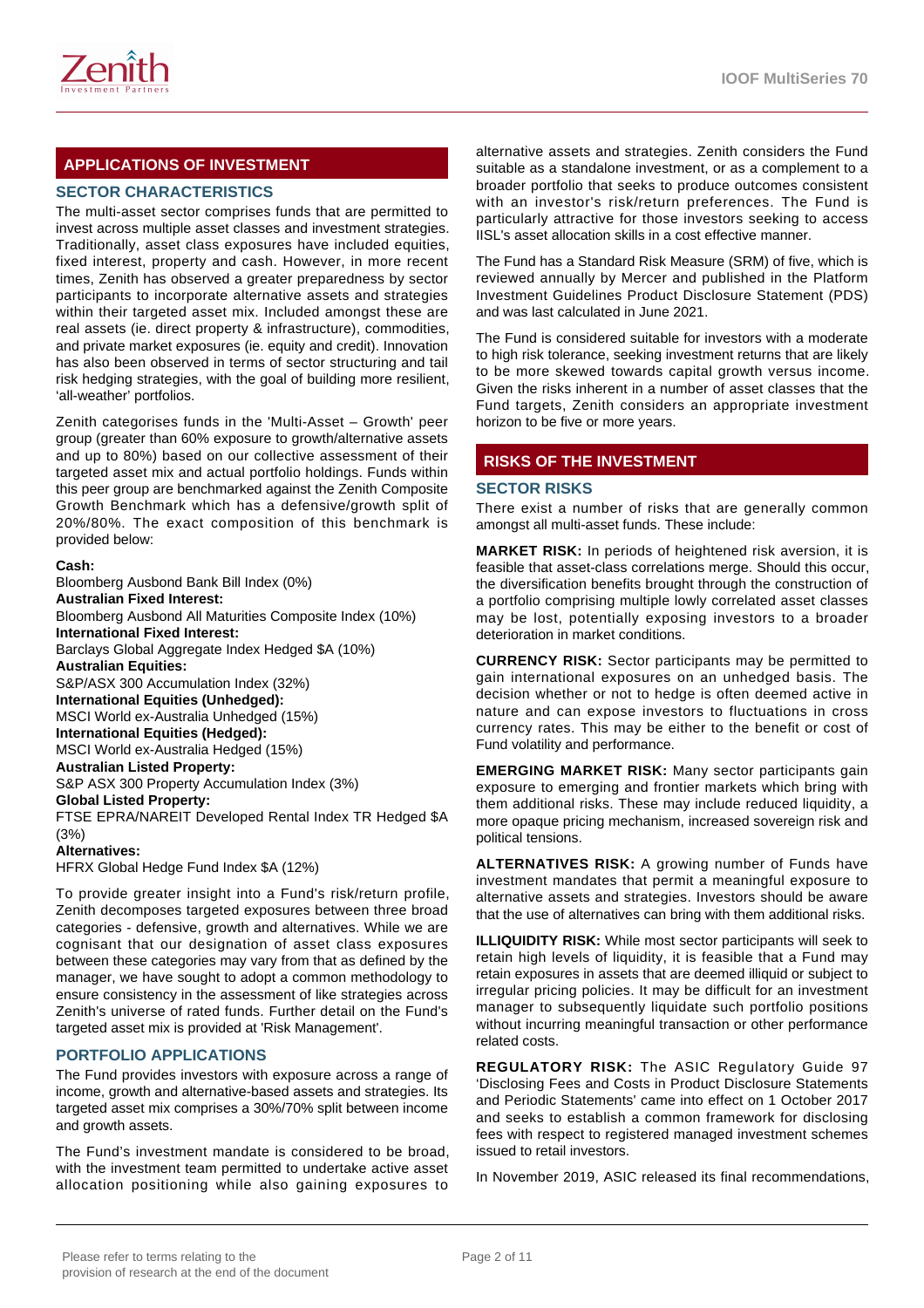

with proposed changes to be phased in from 30 September 2020, with all Funds required to be compliant by 30 September 2022.

In its current form, RG97 will not impact the actual costs (or after fee returns) on existing investments. Rather, the guide is focused on providing increased transparency with respect to the costs of management. Given this, it is feasible that under RG97, investors become more sensitive to the costs charged and seek lower cost alternatives, potentially leading to fund outflows.

### **FUND RISKS**

Zenith has identified the following key risks of the Fund. Although Zenith believes the risks noted are all significant, we have listed them in order of importance. In addition, we have not intended to highlight all possible risks.

**KEY PERSON RISK:** Zenith considers Farmer's and Yeo's ongoing involvement in the investment process to be critical. Collectively, Zenith believes their respective skills and experience are important to the outperformance potential of the Fund. Either of their departures would result in a reassessment of our rating.

**INTEGRATION RISK:** Following the recent integration with MLC, there is a risk of increased staff turnover and disruption with the potential streamlining of product offerings and operational functions. Such outcomes could ultimately be to the detriment of Fund performance.

**PERFORMANCE RISK:** The Fund's investment mandate is relatively wide, providing IISL with ample scope to implement its targeted portfolio. This may result in Fund performance deviating from that of its SAA and competitors, which may be either to the benefit or cost of investors.

**ILLIQUIDITY RISK:** The Fund maintains exposures to a range of relatively illiquid assets in both the Alternatives and Direct Property sectors. In a stressed market environment, there is a risk that the mark-to-market value of the assets may not reflect their intrinsic value or that they could be liquidated in a timely manner. This could be to the detriment of performance.

# **QUALITATIVE DUE DILIGENCE**

#### **ORGANISATION**

IOOF Holdings Limited (IOOF) is a diversified financial services business, including the following divisions: Financial Advice and Distribution; Platform Management and Administration; and Investment Management; and Trustee Services. Each division includes a range of separately-branded businesses that largely operate as autonomous entities. IOOF is currently listed on the Australian Securities Exchange (ASX: IFL) and is a constituent of the S&P/ASX Top 200 Index.

Over the past few years, IOOF has completed a number of key acquisitions, including ANZ's OnePath Pensions and Investments (ANZ P&I) in February 2020 and NAB's Wealth Management business (MLC) in June 2021, including its advice, platforms and asset management capabilities. Post the acquisitions, IOOF's scale has increased signficantly, with combined funds under management and administration (FUMA) across the consolidated entity of \$A 453 billion (excluding Funds Under Advice).

In terms of ANZ P&I, the business has largely been integrated with the respective investment teams combined, processes harmonised and key products and 'go forward' strategies identified.

The MLC integration is expected to be a multi-year process, noting the heterogeneous approaches and differences in scale and complexity between the two businesses. In the first instance, the role of Chief Asset Management Officer has been appointed to oversee the Investment Management division, while the incumbent Chief Investment Officers for each team remain in place.

Despite the timeline for integration remaining open-ended, each of the teams are collaborating and participating in joint reviews, sharing information, leveraging service providers and maximising synergies where practical.

In Zenith's opinion, the successful implementation of IOOF's acquisition strategy has created one of the largest and most well-resourced investment platforms across the Multi-Asset universe. While the ANZ integration was seamless, MLC is expected to be a more complex challenge noting the divergent investment philosophies and processes.

Going forward, Zenith will continue to monitor the progress of the integration, with a focus on investment personnel stability, continuity of the IOOF investment processes and ensuring the portfolio management team remain focused on managing the underlying portfolios.

As at 30 June 2021, IOOF's multi-manager business managed approximately \$A 48 billion across a range of diversified and single sector funds. This includes approximately \$A 1.4 billion in this Fund (as at 31 August 2021).

#### **INVESTMENT PERSONNEL**

| <b>Name</b>        | <b>Title</b>                                                   | <b>Tenure</b>    |
|--------------------|----------------------------------------------------------------|------------------|
| Dan Farmer         | <b>Chief Investment Officer</b>                                | 11 $Yr(s)$       |
| <b>Stanley Yeo</b> | Deputy CIO / Head of<br>Equities                               | 11 $Yr(s)$       |
| Manish Utreja      | Head of Alternatives and<br>Portfolio Manager, Smart<br>Choice | 11 Yr(s)         |
| Osvaldo Acosta     | <b>Head of Fixed Interest</b><br>Assets                        | $4 \text{Yr(s)}$ |
| Paul Crisci        | Portfolio Manager -<br><b>Australian Equities</b>              | 4 Yr(s)          |
| Simon Gross        | Head of Property                                               | 17 $Yr(s)$       |
| I jam Wilson       | Portfolio Manager                                              | 1 $Yr(s)$        |
| Kerry Duce         | <b>Head of Asset Allocation</b>                                | 6 Yr(s)          |

The team is split across Melbourne and Sydney, comprising 22 investment professionals (as at 31 August 2021) and led by Dan Farmer, Chief Investment Officer (CIO). In terms of responsibilities, the team is divided along asset class lines, with support from specialist Asset Allocation, Implementation and Performance Analysis and Governance teams.

Following the integration of ANZ P&I, the team has expanded over the past couple of years, with the merger allowing IISL to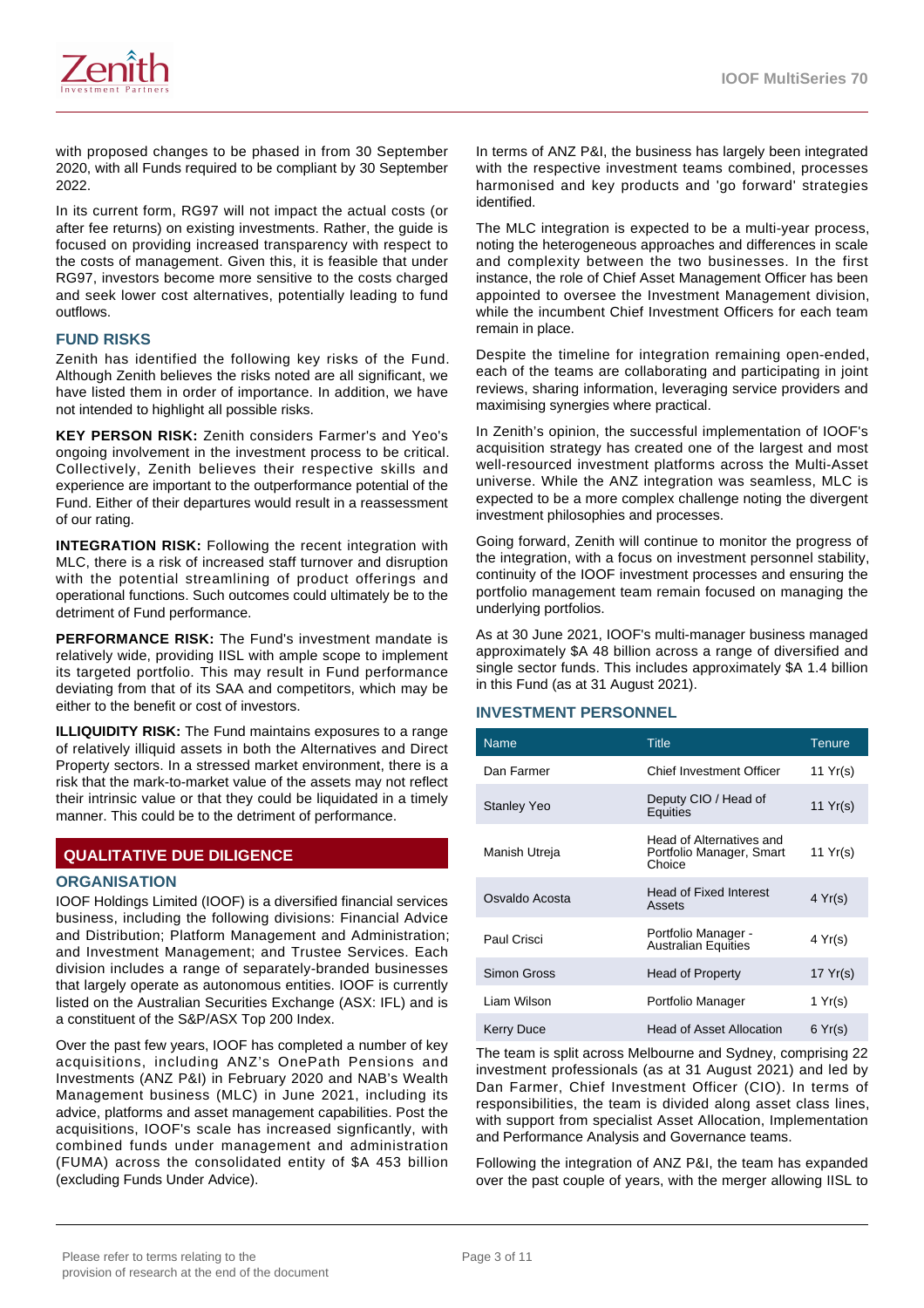

expand its resourcing, particularly in the areas where ANZ P&I had complementary strengths.

Farmer assumed the CIO role in July 2017, having joined the firm in 2010, initially to manage IISL's Australian equities portfolio. Prior to IISL, he was a Portfolio Manager at Telstra Super, where he was responsible for overseeing a \$A 3 billion Australian equities portfolio, and also internally managing a \$A 450 million pool of domestic equities.

Zenith considers Farmer to be a high quality and wellcredentialed CIO, who has successfully led the growth of IISL's investment resourcing platform. Importantly, he provides a high level of autonomy to the sector portfolio managers to build their respective portfolios, albeit challenges and encourages creative investment structures.

Farmer is well supported by Stanley Yeo, Deputy Chief Investment Officer and Head of Equities, who oversees investment strategy and asset allocation for IISL's suite of multi-manager funds, including leading the equities team. Yeo joined IISL in 2010, from Russell Investments where he was a Senior Consultant. Zenith maintains a high opinion of Yeo, noting his overall contribution at both a strategy level and leading the firm's global equity manager selection.

Paul Crisci joined IISL in August 2017 to manage the Australian equities portfolio. Crisci is a highly experienced investment professional, having spent the previous 17 years at Funds SA. Osvaldo Acosta is responsible for IISL's fixed interest and cash portfolios. Acosta joined in late 2016 having held previous roles at Western Asset Management and Australian Unity.

In terms of Alternatives, Manish Utreja, Portfolio Manager and Head of Alternatives transitioned from the ANZ P&I business, having originally joined ANZ P&I in July 2010. In addition to this role, he is responsible for a suite of low cost strategies and a member of the Investment Management Committee (IMC).

Kerry Duce, Head of Asset Allocation leads a specialist capability, focused on developing the firm's Strategic Asset Allocation (SAA) process and Dynamic Asset Allocation (DAA) approaches. Duce originally joined ANZ P&I in 2015 and has been instrumental in developing the firm's DAA process with a more granular set of market aware indicators encompassing valuation, earnings, momentum and sentiment.

Oversight of the process is provided by a seven-person Investment Management Committee (IMC) which performs a number of roles, including the determination of investment objectives, ongoing monitoring of portfolio strategies, and final sign-off for manager appointments and terminations. The composition of the IMC includes IISL executives (i.e. Farmer, Yeo and Utreja) and three independent directors and meets on a bi-monthly basis.

Zenith is supportive of the role of the IMC, highlighting its contribution to the governance framework and broader support of the investment team. Over time, the composition of the IMC has improved, both in terms of skills and experience and the level of independence from IISL.

IISL's remuneration structure is comprised of a base salary and annual bonus, which is subject to a performance criteria and a discretionary or qualitative component. In terms of the Portfolio

Managers, they have the ability to earn up to 100% of their salary, which is split between the performance of their respective portfolios (70%) and a qualitative component which is at the discretion of the CIO. The performance hurdles relates to the rolling one and three-year performance of the Funds, relative to the peer group and benchmark. Zenith highlights that bonuses are paid out in cash or in IOOF shares, with a vesting period of up to three years depending on seniority.

Zenith considers the depth and quality of IISL's portfolio management team to be a key strength, highlighting the level of bottom-up, asset class expertise. Farmer and Yeo continue to drive the strategic direction of the investment process, particularly with respect to building robust sector portfolios.

#### **INVESTMENT OBJECTIVE, PHILOSOPHY AND PROCESS**

IISL aims to outperform the Consumer Price Index (CPI) by 3.5% p.a. over rolling seven-year periods. While the Fund is not managed to a specific risk constraint, the expected frequency of negative returns is limited to once every four years.

The investment philosophy underpinning the suite of MultiSeries Funds is to combine active asset allocation with an efficient blend of active and passive management strategies, delivered in a cost effective manner. To achieve this, IISL intelligently uses a range of active, factor-based and passive strategies, with a bias to active strategies. In a 'Low Cost' context, the Fund provides access to a diverse range of asset classes including Alternatives, Direct Property, Private Debt and Emerging Markets.

Zenith highlights that in a peer relative context, the Fund achieves an attractive balance between the level of 'activeness' relative to a unit of cost. In particular, the inclusion of Alternatives, Direct Property and other forms of enhanced strategies are a point of differentiation, contributing to the Fund's strong performance.

IISL's Strategic Asset Allocation (SAA) process is expected to drive the majority of performance, accounting for 80% of the expected return. However, IISL also recognises that markets can reach extremities in both over-valuation and undervaluation, and at some point, these markets will mean-revert. To capture this effect, IISL employs a dynamic asset allocation (DAA) process, which can result in opportunistic asset allocation changes. IISL expects to derive approximately 10% of the Fund's value-add from the DAA process.

In contrast to many peers, IISL allocates to a number of illiquid asset classes. This includes allocations to private equity in the alternatives sleeve, private debt within fixed income, and also internally-managed direct property holdings. Notwithstanding the additional risk in holding illiquid assets, Zenith view these allocations as a point of difference for the Fund.

#### **SAA**

The SAA setting process is performed on an annual basis, using a two-stage approach. The first stage involves a review of the Fund's existing SAA relative to its investment objectives, including a re-validation of the long-term asset class assumptions underpinning the current allocation. Mercer Australia (Mercer), IISL's external consultant provides a set of return forecasts as well as output from its Capital Markets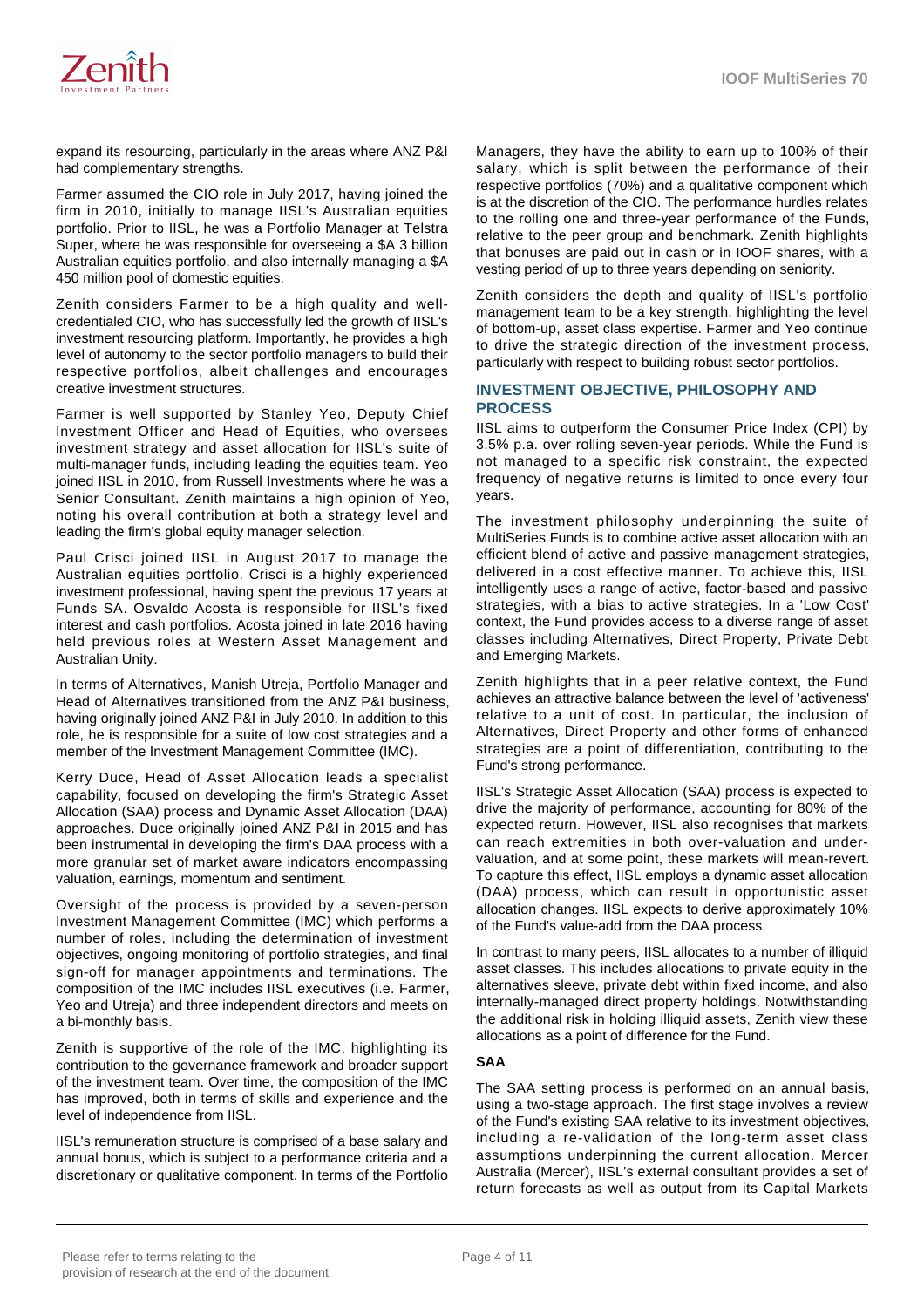

The CMS produces a set of scenarios under a 'Steady State' (i.e. reflecting long-term expectations for markets assuming fair value), and under a 'Market Aware' state where the current pricing of markets are expected to revert to the long-term level over a 10 to 15 year timeframe. In terms of this Fund, the Market Aware simulations are expected to be more influential on the SAA setting process.

Further, Mercer uses an economic capital markets simulator as part of its approach to estimating volatilities for underlying asset classes. The simulator encompasses traditional equity risk premias (i.e. size and developed markets versus emerging markets) to forecast volatilities as opposed to using more traditional approaches such as using actual asset class returns to calculate volatilities and correlations.

Zenith highlights that while Mercer remains a strategic input to the process, the growth of IISL's internal asset allocation capabilities has supported the development of its research agenda and the prioritisation of a number of process enhancements.

These include developing the optimisation framework to be agnostic across entities (i.e. super, pension versus non-taxed), incorporating DAA and underlying manager alpha assumptions into the process (currently a work in progress) and building a framework to incorporate climate change goals, such as the objectives of the Paris Agreement.

A SAA sub-group is responsible for synthesising Mercer recommendations and project managing any changes where applicable. Furthermore, the capital markets assumptions are debated by the sub-group, with the resultant allocations presented to the IMC for review and sign-off.

The optimisation process applies to the Fund's core assets (including equities (domestic and international), bonds (domestic and international, nominal and inflation linked), property and cash), and produces an outline of the Fund's asset class exposures.

The second stage of the SAA process involves adjusting the asset mix derived in Stage One, via the introduction of asset classes and/or active tilts that improve the portfolio's expected risk/return profile. These can include introducing specific factor exposures, such as a quality tilts or small caps in equities, or high yield credit strategies in fixed income.

Furthermore, less liquid strategies are also considered, such as Alternatives, Infrastructure, Private Equity, Direct Property and Commodities. This process is more qualitative in nature and seeks to overlay the team's views on the final portfolio composition.

#### **Dynamic Asset Allocation (DAA)**

On a monthly basis (or more frequently if required), an Asset Allocation Group (AAG), comprising the CIO and Portfolio Managers, meet to discuss views on the Fund's asset allocation, market valuation, fundamentals and market sentiment. Mercer's DAA service is used as an input, along with insights gained from the underlying fund managers and other external sources such as BCA Research. Based on the output of this meeting, DAA positions can be enacted with the purpose of capturing price adjustments where mispriced

markets are expected to mean revert.

Under the auspices of Duce and Sidney Chong, Asset Allocation Manager, IISL implements a DAA process, via a suite of market aware indicators. The signals are designed to identify potential mispricings over a six to 18 month timeframe, combining a range of valuation, sentiment and technical and macroeconomic / earnings factors. Signal output is distilled into a set of asset class scorecards, resulting in an overall conviction score and also creating a level playing field for the AAG to make relative value assessments.

In our opinion, the indicators have improved the precision of the DAA process, creating a repeatable framework for basing active asset allocation decisions. Moreover, each cohort of signals seeks to identify opportunities over different timeframes, which introduces additional strategy diversification. Going forward, Zenith continues to monitor the development of the signal process and the linkage with the Fund's DAA positioning.

In sum, Zenith considers IISL's asset allocation process to be well-structured and applied in a consistent manner. The process successfully leverages IISL's top-down capabilities which is supplemented by Mercer's asset allocation engine.

### **SECURITY SELECTION**

Employing a multi-manager approach, identifying and selecting high-quality managers is a core component of the investment process. IISL undertakes an annual review of the underlying sector trusts, to ensure that the manager line-up is appropriate and new candidates are considered. Each sector portfolio manager is responsible for undertaking manager research for their sector, with oversight and leadership from the CIO.

The initial manager universe is filtered based on the portfolio's underlying requirements, an independent rating from Mercer, and the manager having a sufficient level of capacity to meet IISL's growth requirements. If a manager does not have an external rating, it may be considered if it is assessed to have a competitive advantage.

To select managers, IISL employs a traditional set of criteria, which includes an assessment of the organisation, the quality of the investment team, the coherence of the investment process and the performance of the Fund/strategy relative to its objectives and peer group. The review also includes fee discovery, and a manager's willingness to enter into an Investment Management Agreement (IMA) and Service Level Agreement (SLA) on terms that meet IISL's requirements.

Zenith highlights that IISL's sector structuring ability is a key competitive advantage, extending across manager selection and the ability to capture excess returns from targeted factor exposures or portfolio biases. For example, capturing the small cap risk premia in domestic and global equities, allocating to emerging markets in equities and bonds and innovative smart beta and portable alpha solutions, have been used to generate additional asset class alpha.

If a manager passes through the due diligence phase, the portfolio manager will prepare a detailed due diligence report that addresses the above-mentioned criteria. The report is peer reviewed by the CIO and broader team, with a potential for further research and analysis to be undertaken. IISL's Investment Operations team also reviews the report to ensure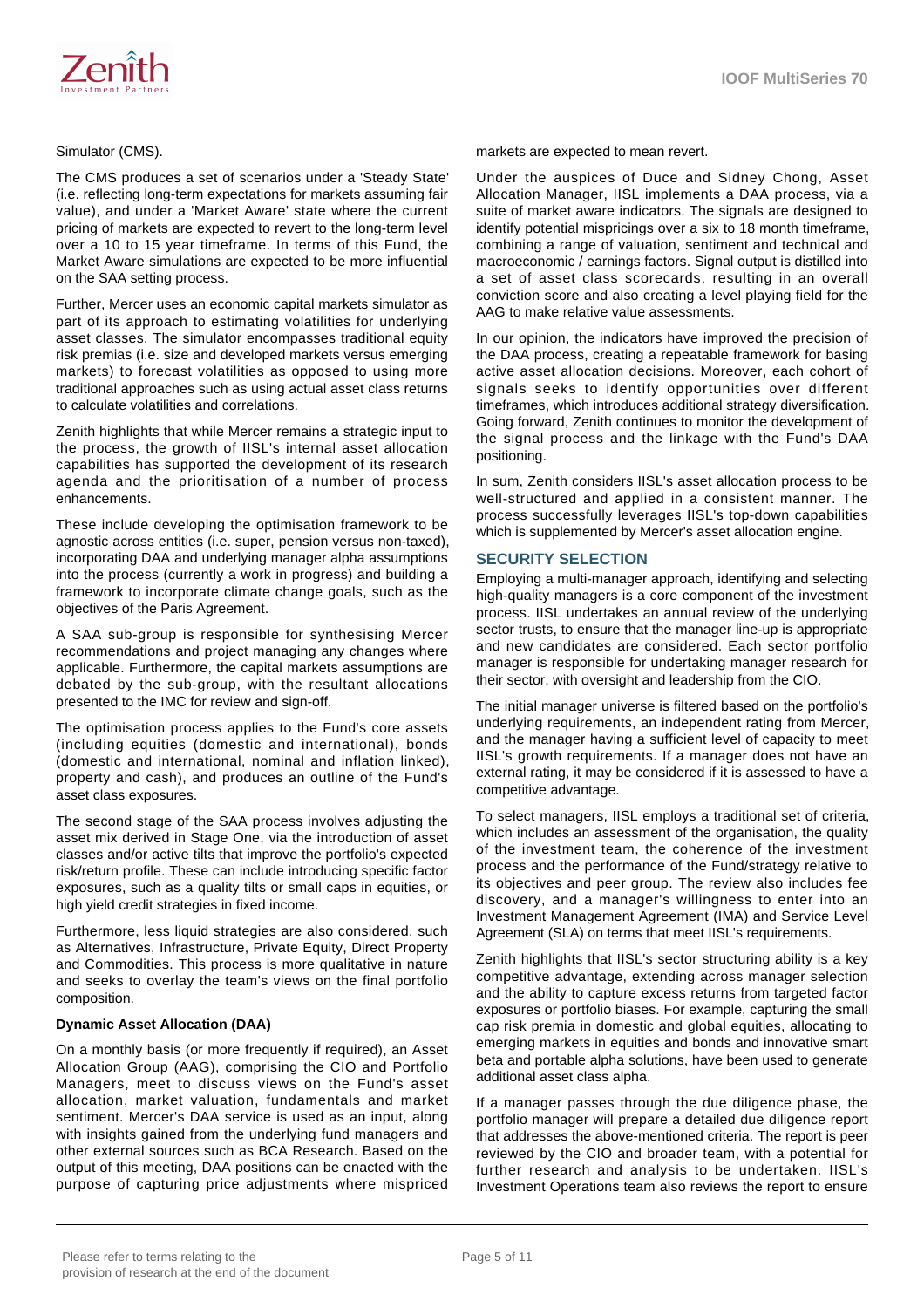

compatibility with the reporting and pricing framework. Once complete, the report is finalised and proposed to the IMC for approval.

Zenith notes that IISL's manager selection process is detailed and applied in a disciplined manner, with its proprietary insights supplemented by the global resources of Mercer. The team's ability to capture excess returns at the asset class level, that perform independently of broader asset class movements, has contributed to attractive risk-adjusted returns over the mediumterm.

#### **PORTFOLIO CONSTRUCTION**

The portfolio construction approach is an iterative process that seeks to populate the Fund's asset allocation with those 'best in class managers' identified in the manager research phase. To achieve this, a range of sector funds are discretely constructed, and subsequently combined to form the final portfolio. Farmer is ultimately responsible, albeit the IMC is required to ratify all appointments and terminations.

Each sector portfolio manager is afforded flexibility to structure their underlying portfolio in a manner consistent with their respective investment philosophy and beliefs, under the direction of Farmer and subject to the IMC approval process. This approach promotes a high level of process diversification, albeit it has the potential to result in sector structuring differences across asset classes. Zenith is supportive of the approach, noting that each asset class offers idiosyncratic active return opportunities.

At the asset class level, actively managed and factor-based strategies are combined to build underlying sector portfolios, with the latter capturing equity premias such as value, momentum and quality. Zenith highlights that the use of factorbased strategies in a 'low cost' format is an effective mechanism to capture incremental returns and manage volatility outcomes.

In certain asset classes, such as fixed income, the sector portfolio manager is permitted to express directly held positions, managed alongside the portfolio's externallymanaged strategies (detailed below). These positions are subject to pre-approved risk limits and used to reflect the broader views of the team and/or align with the output of the DAA process.

In terms of position sizing, each sector portfolio manager has the flexibility to determine the optimal manager configuration for their respective portfolio, subject to oversight from Farmer and the approval of the IMC (for new manager appointments). With respect to existing managers, the sector portfolio managers can adjust manager weightings by +/- 50% with approval from the CIO, which is then required to be noted at the next IMC meeting.

The Fund's currency exposure is fully hedged in the fixed income sector, while the Fund has a strategic hedge ratio of 25% for global equities (developed only). Active currency positions can be enacted based on the output of the DAA process, which can see the actual hedging level range from 0% to 100%.

IISL has a duration hedging overlay process in place where the portfolio manager has the flexibility to hedge up to 20% of the fixed income portfolio's interest rate exposure (including the floating rate component) via a range of instruments e.g. interest rate futures, swaps etc. This decision is at the discretion of the portfolio manager, with sign-off required from the CIO. While Zenith is supportive of process innovation, we believe rates and curve positioning is outside of the core competency of the team.

The Fund's rebalancing range is set at +/- 3% at an operational level and is managed by IISL's Investment Operations Division, in consultation with the investment team. On a daily basis, each portfolio's asset allocation is compared to its target asset allocation, and if the allocations falls outside of the rebalancing range, the Portfolio Manager is notified. The Portfolio Manager will then decide if remedial action is required, which includes identifying the most efficient rebalancing mechanism (i.e. via cashflows or physical redemptions).

In sum, Zenith considers IISL's portfolio construction process to be strong, effectively leveraging the strengths of the investment team and its external consultants. The amount of active risk relative to the Fund's cost structure is considered a strong point of differentiation. We believe there is scope to enhance the types of downside protection employed (e.g. such as equity protection strategies, safehaven currencies), to mitigate potentially lower diversification benefits from fixed income.

#### **RISK MANAGEMENT**

| <b>Portfolio Constraints</b>         | <b>Description</b>               |
|--------------------------------------|----------------------------------|
| Income Assets                        |                                  |
| Cash and Short-Term Securities (%)   | 0% to 15%<br>Target $SAA = 4%$   |
| Diversified Fixed Interest (%)       | 15% to 40%<br>Target $SAA = 26%$ |
| Total Income Assets (%)              | Target $SAA = 30%$               |
| <b>Growth Assets</b>                 |                                  |
| Australian Equities (%)              | 10% to 35%<br>Target $SAA = 22%$ |
| International Equities (%)           | 15% to 40%<br>Target $SAA = 29%$ |
| Property (%)                         | 0% to $20%$<br>Target $SAA = 4%$ |
| Alternatives inc Direct Property (%) | 0% to 40%<br>Target $SAA = 15%$  |
| Total Growth Assets (%)              | Target $SAA = 70%$               |
| Responsible Investment Constraints   | Tobacco                          |

Risk management is ingrained in IISL's investment process at multiple levels. While the experience of the portfolio management team provides the first layer of risk management, IISL also leverages the risk management output of Mercer, who conducts extensive risk management analysis as part of its due diligence process.

The primary risk tools used by IISL include: Bloomberg Port and Factset. The investment team generates a number of risk metrics, including traditional volatility measures, risk-adjusted metrics (i.e. Sharpe ratio, Treynor ratio, Information ratio etc) and other portfolio level risk measures. The above-mentioned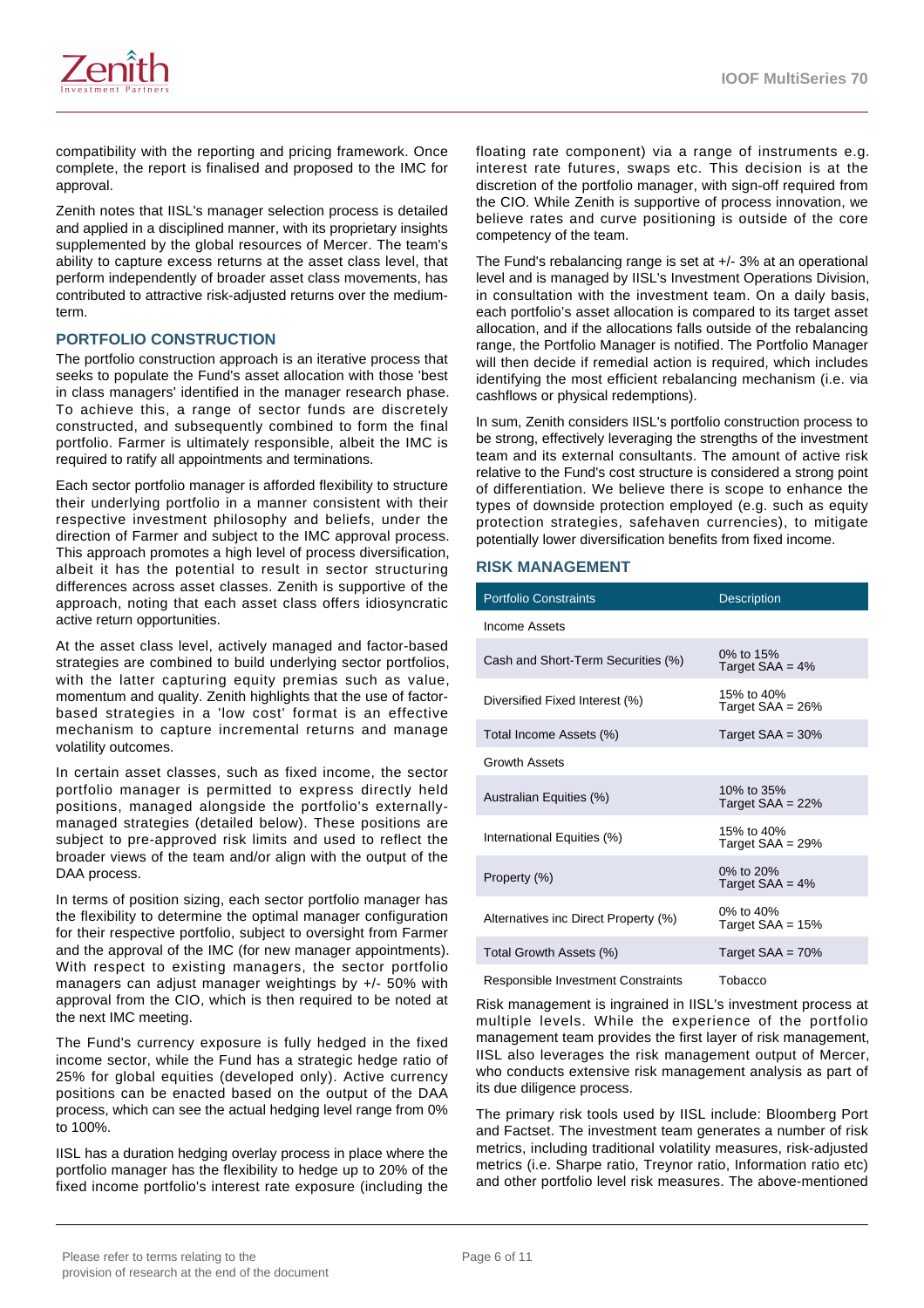

risk-analytics is formally reported to the IMC on a bi-monthly basis, who will also monitor the information on a more frequent basis.

Zenith highlights that IISL's risk management architecture is well-developed, particularly with respect to aggregating and assessing risk on a portfolio-wide basis. Through Bloomberg Port and Factset, IISL has the functionality to measure crossasset class risk, including holdings-based information across the majority of the portfolio, including fixed income.

Stress testing is performed in conjunction with Mercer using both historical and forward looking analysis. In a historical context, the portfolio is stress tested against major market events to assess how the existing portfolio would perform through these regimes. The forward-looking scenarios utilise Mercer's Capital Markets Simulator which is a tool that supports a range of customised stress tests. In terms of the portfolio's private asset holdings, these are also subject to detailed liquidity scenario testing.

Zenith considers IISL's risk management framework to be sound, noting the continued advancements in its ability to manage portfolio-wide risk.

#### **Responsible Investment**

IISL has yet to become a United Nations Principles of Investment (UN PRI) signatory. Notwithstanding this, it maintains an established Responsible Investment Policy (RIP) that has been ratified by the IISL Responsible Entity and was last updated in April 2021. The CIO who leads the Investment Division is ultimately responsible for adherence with the policy.

Using a multi-manager investment approach, IISL's environmental, social and governance (ESG) policies are largely implemented via its appointed investment managers. Prior to appointing a manager, IISL performs a detailed review of their ESG approach and philosophy, focusing on the level of integration with the broader process. This is formalised with a specific ESG clause that is included in all Investment Management Agreements (IMAs) requiring managers to apply due care and diligence in considering ESG matters. Furthermore, all investment mandates include a hard tobacco manufacturer exclusion.

In terms of adherence to its policies, IISL performs ongoing monitoring in collaboration with Mercer who formally rate each manager's ESG processes. While still in its early stages, IISL continues to work with its underlying managers regarding the provision of ESG reporting.

In addition to the team's surveillance, MSCI ESG quality scores are measured on a periodic basis and used to cross-reference the qualitative input from managers, whilst also providing a lead indicator on potential ESG deterioration. Furthermore, a Carbon Foot Print estimate (e.g. Weighted Average Carbon Intensity tons CO2e / \$M sales) is reported on a quarterly basis and used as part of IIS's ongoing monitoring.

As noted above IISL exclude tobacco from equity, fixed income and alternative portfolios.

In Zenith's opinion, IOOF's ESG approach is well-developed, effectively leveraging the firm's resources and further augmented by Mercer's ESG capabilities.

From a classification scale of:

•Impact

- •Thematic
- •Integrated
- •Aware
- •Traditional

Zenith has assigned the Fund a Responsible Investment Classification of Integrated.

# **INVESTMENT FEES**

The Sector average (in the table below) is based on the average management cost of all flagship Multi-Asset - Growth funds surveyed by Zenith.

The Fund's management cost is 0.50% p.a. No performance fee is payable at all levels of the Fund i.e. including underlying managers. Zenith highlights that the fee level is highly competitive with the peer group.

There also exists a buy/sell spread of 0.05%/0.06% representing the costs incurred by the Fund when transacting its portfolio. This spread is payable by investors when both entering and exiting the Fund.

(The fees mentioned above are reflective of the flagship version only, fees may differ when the product is accessed through an alternate investment vehicle such as a platform)

| Fees Type              | Fund               | <b>Sector Average</b><br>(Wholesale Funds) |
|------------------------|--------------------|--------------------------------------------|
| <b>Management Cost</b> | $0.50\%$ p.a.      | $0.77\%$ p.a.                              |
|                        | <b>Description</b> |                                            |
| Performance Fee        | N/A                |                                            |
|                        | <b>Buy Spread</b>  | <b>Sell Spread</b>                         |
| Buy / Sell Spread      | 0.05%              | 0.06%                                      |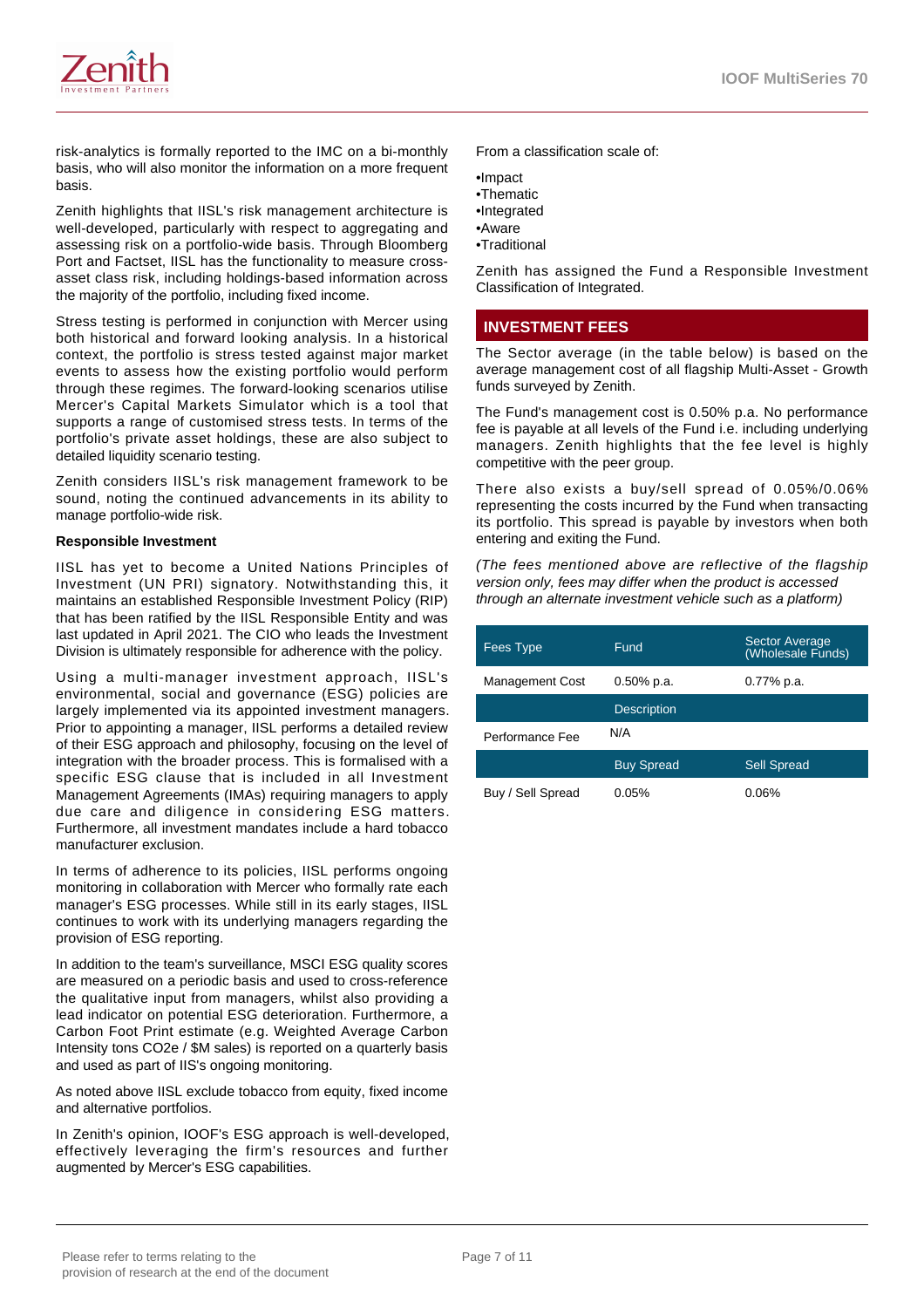

# **PERFORMANCE ANALYSIS Report data: 31 Aug 2021, product inception: Aug 2007**

#### **Monthly Performance History (%, net of fees)**

|      | JAN     | FEB     | <b>MAR</b> | <b>APR</b> | <b>MAY</b> | <b>JUN</b> | <b>JUL</b> | AUG. | <b>SEP</b> | OC1     | NOV     | DEC.    | <b>FUND YTD</b>                                                              | BM <sub>1</sub><br>YTD | BM2 YTD |
|------|---------|---------|------------|------------|------------|------------|------------|------|------------|---------|---------|---------|------------------------------------------------------------------------------|------------------------|---------|
| 2021 | $-0.02$ | 0.61    | 1.98       | 2.26       | 0.96       | 2.14       | 1.59       | 1.60 |            |         |         |         | 11.64                                                                        | 13.30                  | 3.46    |
| 2020 | 2.77    | $-2.66$ | $-8.95$    | 3.55       | 2.36       | 0.63       | 1.11       | 1.62 | $-0.72$    | 0.17    | 4.87    | 0.75    | 4.88                                                                         | 4.54                   | 5.23    |
| 2019 | 2.87    | 3.16    | 1.32       | 1.78       | $-0.34$    | 2.86       | 1.73       | 0.18 | 0.74       | 0.22    | 2.00    | $-0.69$ | 16.92                                                                        | 18.84                  | 5.10    |
| 2018 | 0.34    | $-0.33$ | $-0.89$    | 1.85       | 0.57       | 1.70       | 0.99       | 1.23 | $-0.16$    | $-3.28$ | $-0.76$ | $-0.90$ | 0.25                                                                         | $-1.56$                | 5.49    |
| 2017 | $-0.68$ | .54     | 1.44       | 1.46       | 0.08       | $-0.34$    | $-0.07$    | 0.76 | 0.51       | 2.71    | 1.69    | 0.43    | 9.91                                                                         | 10.44                  | 5.49    |
|      |         |         |            |            |            |            |            |      |            |         |         |         | Benchmark 1: Diversified Market Growth Benchmark, Benchmark 2: CPI plus 3.5% |                        |         |

#### **Growth of \$10,000**



#### **Monthly Histogram**



#### **Minimum and Maximum Returns (% p.a.)**



# **ABSOLUTE PERFORMANCE ANALYSIS**

| Return                       | Incpt. | 5 yr            | 3 yr          | $1 \text{ yr}$    |
|------------------------------|--------|-----------------|---------------|-------------------|
| Fund (% p.a.)                | 5.67   | 8.95            | 9.14          | 17.31             |
| Benchmark 1 (% p.a.)         | 6.48   | 9.52            | 9.38          | 20.68             |
| Benchmark 2 (% p.a.)         | 5.77   | 5.29            | 5.20          | 5.24              |
| Median (% p.a.)              | 5.69   | 8.53            | 8.24          | 20.53             |
| <b>Ranking within Sector</b> | Incpt. | 5 yr            | 3 yr          | 1 yr              |
| <b>Fund Ranking</b>          | 19/35  | 19/50           | 14/54         | 50/58             |
| Quartile                     | 3rd    | 2 <sub>nd</sub> | 1st           | 4th               |
| <b>Standard Deviation</b>    | Incpt. | 5 yr            | $\frac{3}{y}$ | $1 \overline{yr}$ |
| Fund (% p.a.)                | 7.87   | 6.66            | 8.02          | 4.80              |
| Benchmark 1 (% p.a.)         | 9.24   | 9.13            | 11.29         | 7.20              |
| Median (% p.a.)              | 8.19   | 8.54            | 10.54         | 6.51              |
| <b>Downside Deviation</b>    | Incpt. | 5 yr            | 3 yr          | $1 \,\mathrm{yr}$ |
| Fund (% p.a.)                | 5.52   | 4.59            | 5.79          | 0.72              |
| Benchmark 1 (% p.a.)         | 6.56   | 6.57            | 8.36          | 1.73              |
| Median (% p.a.)              | 5.53   | 6.23            | 7.92          | 1.18              |
| <b>Risk/Return</b>           | Incpt. | 5 yr            | 3 yr          | $1 \,\mathrm{yr}$ |
| Sharpe Ratio - Fund          | 0.33   | 1.16            | 1.04          | 3.60              |
| Sortino Ratio - Fund         | 0.47   | 1.68            | 1.44          | 24.04             |

Zenith benchmarks funds in the Multi-Asset - Growth peer group against the Zenith Composite Growth Benchmark. While this benchmark may not be consistent with the one adhered to by all rated participants, it has been adopted to provide investors with a common reference point against which similarly structured strategies may be assessed.

Zenith notes that the Fund was previously the IOOF Multi Series Balanced Trust and was renamed on 4 October 2016 and the current investment approach was implemented as at June 2016. As such the Fund's performance prior to this date is not representative of how the portfolio is currently managed.

IISL aims to outperform the Consumer Price Index (CPI) by 3.5% p.a. over rolling seven-year periods. While the Fund is not managed to a specific risk constraint, the expected frequency of negative returns is limited to once every four years.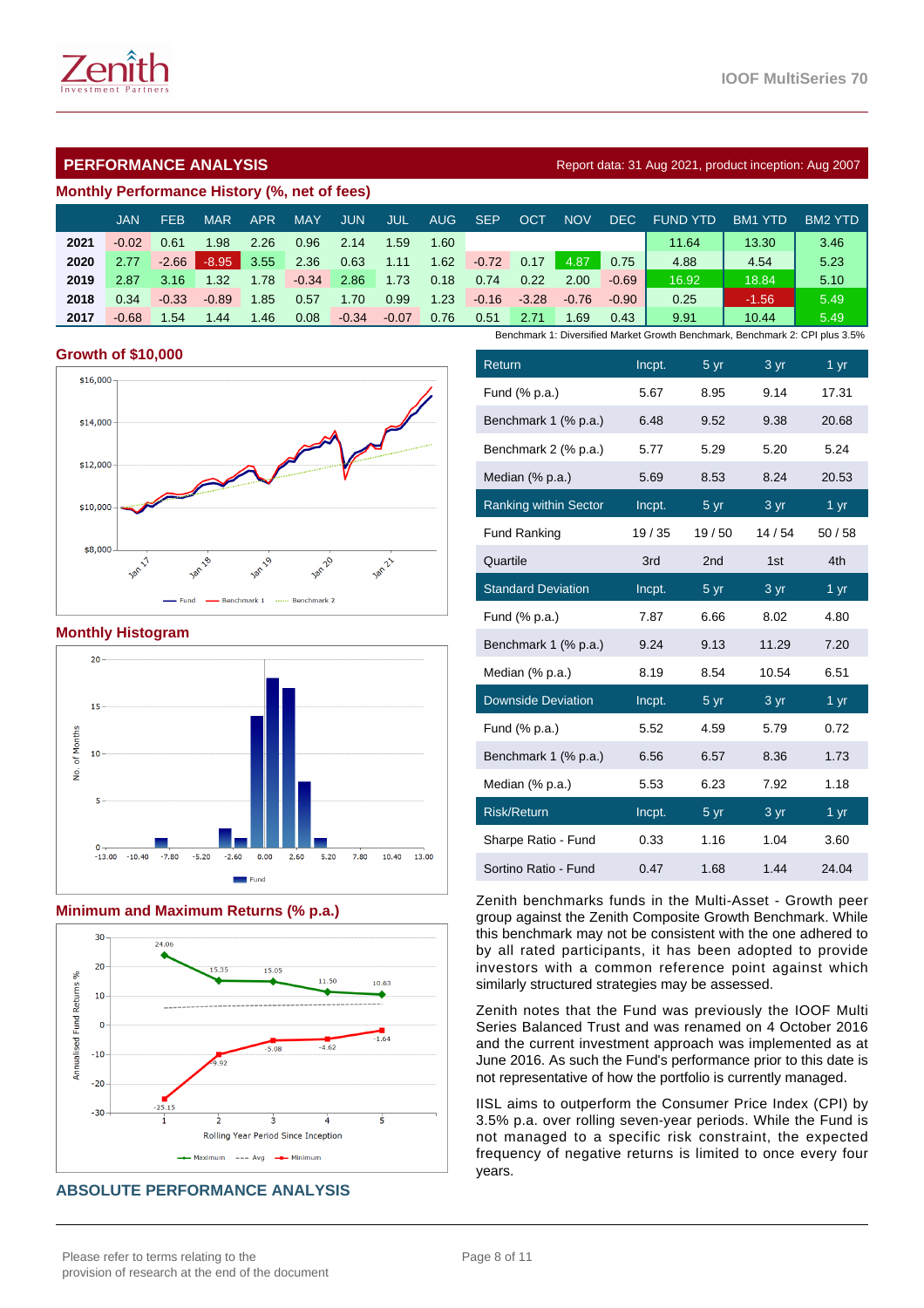

Under the current investment approach, IISL has achieved its investment objective over all periods of assessment. When measured relative to the peer group, the Fund has delivered consistent outperformance over the medium to long-term, consistently ranking in the upper quartiles.

A consistent feature of the Fund's risk/return profile, has been the constrained volatility outcomes (as measured by Standard Deviation) relative to the Zenith assigned peer group, which has contributed to strong risk-adjusted returns over the assessed timeframes.

# **RELATIVE PERFORMANCE ANALYSIS**

| <b>Alpha Statistics</b>         | Incpt.  | 5 <sub>yr</sub> | 3 yr    | 1 yr              |
|---------------------------------|---------|-----------------|---------|-------------------|
| Excess Return (% p.a.)          | $-0.81$ | $-0.57$         | $-0.24$ | $-3.37$           |
| % Monthly Excess (All<br>Mkts)  | 44.38   | 41.67           | 44.44   | 41.67             |
| % Monthly Excess (Up<br>Mkts)   | 29.25   | 24.39           | 20.83   | 22.22             |
| % Monthly Excess<br>(Down Mkts) | 69.84   | 78.95           | 91.67   | 100.00            |
|                                 |         |                 |         |                   |
| <b>Beta Statistics</b>          | Incpt.  | 5 yr            | 3 yr    | 1 $\overline{yr}$ |
| <b>Beta</b>                     | 0.83    | 0.72            | 0.70    | 0.66              |
| R-Squared                       | 0.96    | 0.97            | 0.98    | 0.98              |
| Tracking Error (% p.a.)         | 2.23    | 2.81            | 3.53    | 2.56              |
| Correlation                     | 0.98    | 0.99            | 0.99    | 0.99              |
| <b>Risk/Return</b>              | Incpt.  | 5 yr            | 3 yr    | 1 yr              |

All commentary is effective 31 August 2021.

Zenith seeks to identify funds that can outperform in over 50% of months in all market conditions, as we believe this represents consistency of manager skill.

The Fund has had limited success with respect to outperforming in all market conditions. Consistent with the strategy's constrained volatility profile, IISL has delivered strong returns in falling markets.

#### **DRAWDOWN ANALYSIS**

Drawdown analysis assesses the relative riskiness of a Fund versus the benchmark, in reference to capital preservation. The maximum Drawdown is recorded as the percentage decline in the value of a portfolio from peak to trough (before a new peak is achieved). All Drawdown analysis is calculated commencing from the inception date of the Fund in question, and Drawdown analysis for the Fund and benchmark(s) are calculated independently. That is, the largest drawdown for the Fund and benchmark(s) will not always refer to the same time period.

| Drawdown Analysis | <b>Fund</b> | BM <sub>1</sub> | BM <sub>2</sub> |
|-------------------|-------------|-----------------|-----------------|
| Max Drawdown (%)  | $-32.43$    | -34.45          |                 |

| Drawdown Analysis      | Fund         | BM <sub>1</sub> | BM <sub>2</sub> |
|------------------------|--------------|-----------------|-----------------|
| Months in Max Drawdown | 16           | 16              |                 |
| Months to Recover      | $50^{\circ}$ | 46              |                 |

| Worst<br><b>Drawdowns</b> | <b>Fund</b> | Benchmark 1 | Benchmark 2 |
|---------------------------|-------------|-------------|-------------|
| 1                         | $-32.43$    | $-34.45$    |             |
| $\mathcal{P}$             | $-11.37$    | $-16.90$    |             |
| 3                         | $-5.87$     | $-7.02$     |             |
| 4                         | $-5.03$     | $-6.28$     |             |
| 5                         | $-3.04$     | -3.13       |             |



All commentary is effective as at 31 August 2021.

The Fund's drawdown profile has generally been more constrained relative to the benchmark, particularly during sustained market drawdowns.

#### **INCOME/GROWTH ANALYSIS**

| Income / Growth Returns | Income | Growth   | Total  |
|-------------------------|--------|----------|--------|
| FY to 30 Jun 2021       | 8.42%  | 8.36%    | 16.78% |
| FY to 30 Jun 2020       | 5.63%  | $-4.36%$ | 1.26%  |
| FY to 30 Jun 2019       | 4.17%  | 4.73%    | 8.90%  |
| FY to 30 Jun 2018       | 6.20%  | 3.41%    | 9.61%  |
| FY to 30 Jun 2017       | 7.37%  | 1.36%    | 8.72%  |

The Fund does not target a specific mix of income and capital growth return. That said, Zenith would expect that given the Fund's portfolio largely comprises growth assets, Fund returns are likely to be dominated by capital appreciation.

Distributions are made on a half-yearly basis following June and December.

#### **REPORT CERTIFICATION**

Date of issue: 30 Sep 2021

| Role | Analyst | Title |
|------|---------|-------|
|      |         |       |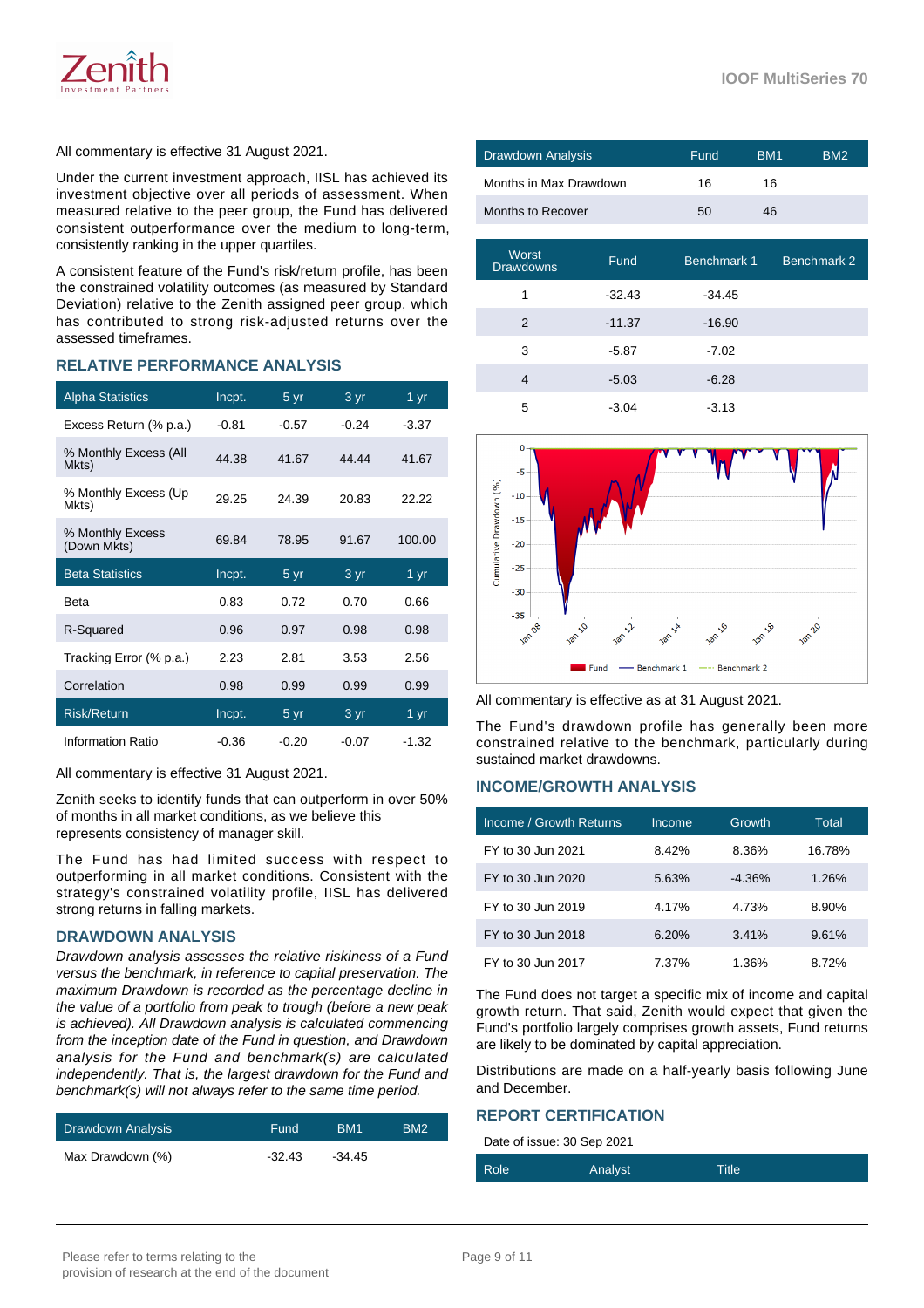

| Author      | <b>Rodney Sebire</b>     | Head of Alternatives &<br><b>Global Fixed Interest</b> |
|-------------|--------------------------|--------------------------------------------------------|
| Sector Lead | Andrew Yap               | Head of Multi Asset &<br>Austn. Fixed Income           |
| Authoriser  | <b>Bronwen Moncrieff</b> | Head of Research                                       |

#### **ASSOCIATIONS & RELATIONSHIPS**

ASIC Regulatory Guide RG79.164 requires Research Houses to disclose certain associations or relationships that they may have with a product issuer. We may receive remuneration from an issuer or investment manager for subscription to our other research/ data services or the research/ data services of our related entities. Conflict management arrangements are in place where we or our related entities provide research services to the product issuer or financial advisory businesses who provide financial planning services to investors and are also associated entities of product issuers. This is in accordance with the Zenith Group's Conflict of Interests Policy. Further details in relation to our relationships and associations are available on request.

### **RATING HISTORY**

| As At                                                                                                | Rating*             |  |
|------------------------------------------------------------------------------------------------------|---------------------|--|
| 30 Sep 2021                                                                                          | Recommended         |  |
| 19 Jan 2021                                                                                          | Recommended         |  |
| 30 Sep 2020                                                                                          | Recommended         |  |
| 1 Oct 2019                                                                                           | Recommended         |  |
| 18 Mar 2019                                                                                          | Recommended         |  |
| 1 Feb 2019                                                                                           | <b>Under Review</b> |  |
| 7 Dec 2018                                                                                           | <b>Under Review</b> |  |
| 15 Oct 2018                                                                                          | Recommended         |  |
| 17 Oct 2017                                                                                          | Recommended         |  |
| 10 Feb 2017                                                                                          | Recommended         |  |
| 11 Nov 2016                                                                                          | Recommended         |  |
| فمحتبط ويحاجب والماضا والمربوب ومجاهلها ومجوود والمتحاوية والمحاوية والجروان والمحارب الرفوع الموارد |                     |  |

ast 5 years only displayed. Longer histories available on request.

\*In March 2021, Zenith implemented a new ratings methodology for products<br>classified as Traditional Index. Any rating issued from this date forward for<br>Traditional Index products only reflect this change in methodology, wi information in relation to Zenith's Traditional Index Research Methodology and Traditional Index Ratings can be found on the Zenith website.